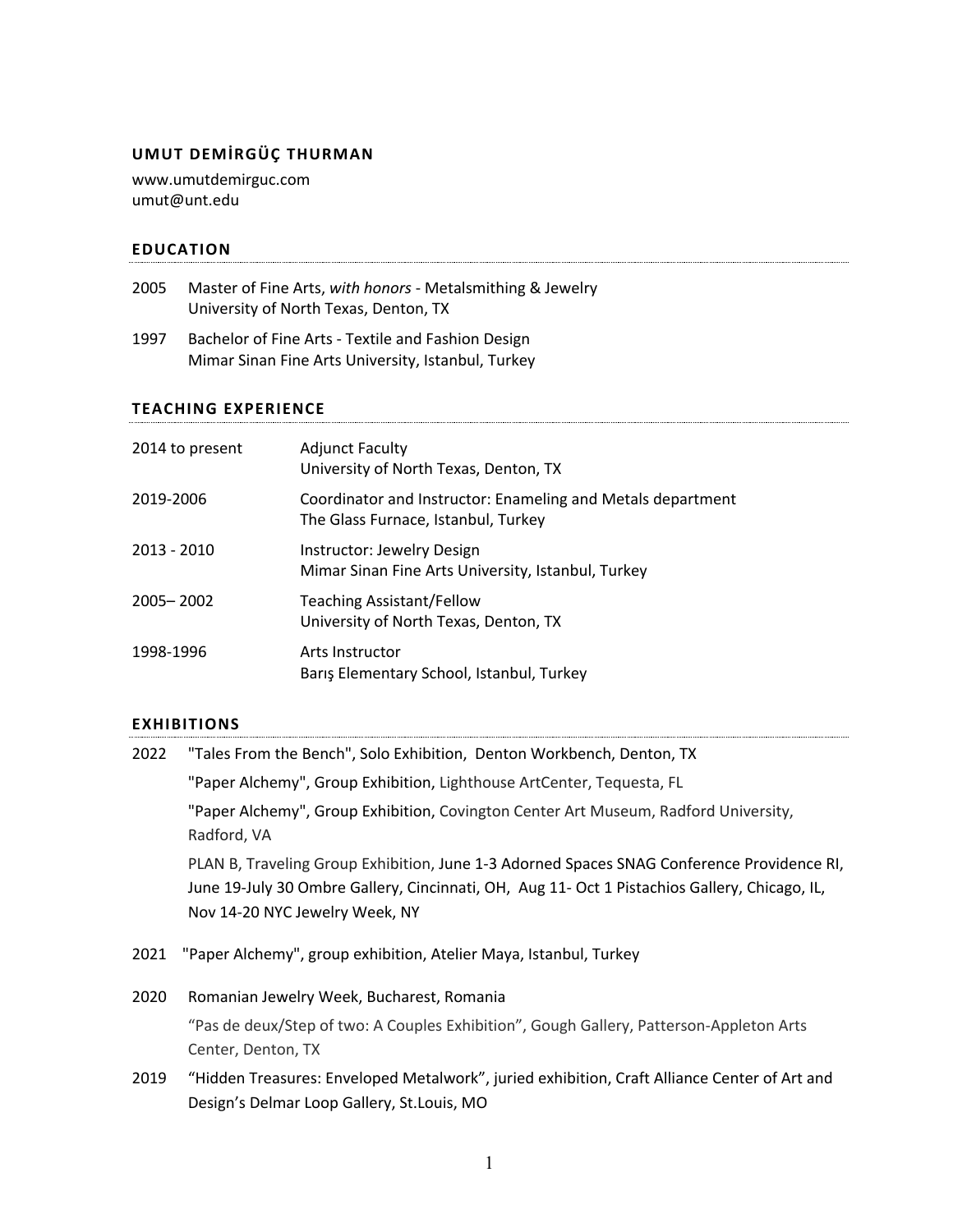|      | "Wearable Pewter", group exhibition, Alliages Gallery, Lille, France                                                                                                   |
|------|------------------------------------------------------------------------------------------------------------------------------------------------------------------------|
|      | "Wearable Pewter", SNAG Conference City Soles-Chicago, Ayse Takı Galerisi, Istanbul,                                                                                   |
|      | Turkey                                                                                                                                                                 |
|      | "Red", group exhibition, Mobilia Gallery, Cambridge, MA                                                                                                                |
|      | "5th Annual World Championship Belt Buckle Competition", juried exhibition, Form and<br>Concept Gallery, Santa Fe, NM                                                  |
| 2018 | "Contemporary Enamel", Curated International Touring Exhibition, Ayse Takı Galerisi Istanbul-<br>Turkey, Officine NoraFlorence-Italy, Pocosin Arts South Carolina, USA |
| 2017 | UNT Faculty Exhibition: University of North Texas, Denton, TX                                                                                                          |
|      | "Collaborate 4", curated exhibition, UNT on the Square Gallery, Denton, TX                                                                                             |
|      | "Chaos", group exhibition, Ro2 Art Gallery, Dallas, TX                                                                                                                 |
| 2016 | "Gerçek ve Sanal Zincir", group exhibition, Ayşe Takı Galerisi, Istanbul, Turkey                                                                                       |
|      | "Maddenin Halleri II", group exhibition, Atelier Maya, Istanbul, Turkey                                                                                                |
|      | "2016 World Championship Belt Buckle Competition," Finalist.<br>http://worldchampionbuckle.com/                                                                        |
| 2015 | "Adorned Spaces", group exhibition, Society of North American Goldsmiths conference,<br>Boston, MA                                                                     |
| 2014 | "Synergies", two-person exhibition with James Thurman, Radford University Covington Center<br>Art Museum, Radford, VA                                                  |
|      | "Lands and Lines-II", with Collaborate4, curated exhibition, Galeri Tasarım Jewelry Gallery,<br>Istanbul, Turkey                                                       |
|      | "41 Kere", group exhibition, Ayşe Takı Galerisi, Istanbul, Turkey                                                                                                      |
|      | UNT Faculty Exhibition, University of North Texas, Denton, TX                                                                                                          |
|      | Instructor Exhibition, Arrowmont School of Arts and Crafts, Gatlinburg, TN                                                                                             |
|      | "Cold Connections", group exhibition, UNT On the Square Gallery, Denton, TX                                                                                            |
|      | "Craft Texas", juried exhibition, Houston Center for Contemporary Craft, Houston, TX                                                                                   |
| 2013 | "Maddenin Halleri-I", group exhibition, Armaggan Art Gallery, Istanbul, Turkey                                                                                         |
|      | Trunk Show, invitational, ProDS, Istanbul, Turkey                                                                                                                      |
|      | "Land and Lines-I", with Collaborate4, curated exhibition, Ayşe Takı Galerisi, Istanbul, Turkey                                                                        |
|      | Mothers' Day Exhibition, invitational exhibition, Ayse Takı Galerisi, Istanbul, Turkey                                                                                 |
| 2011 | "Metal ve Kağıt İşler", two-person exhibition with Berna Erkün, R.D. Art Gallery,<br>Ankara, Turkey                                                                    |
|      | "Cam Ocağı Ege'de", invitational group exhibition, Ege University, İzmir, Turkey                                                                                       |

"Food for Thought", invitational group exhibition, Thomas Mann Gallery, New Orleans, LA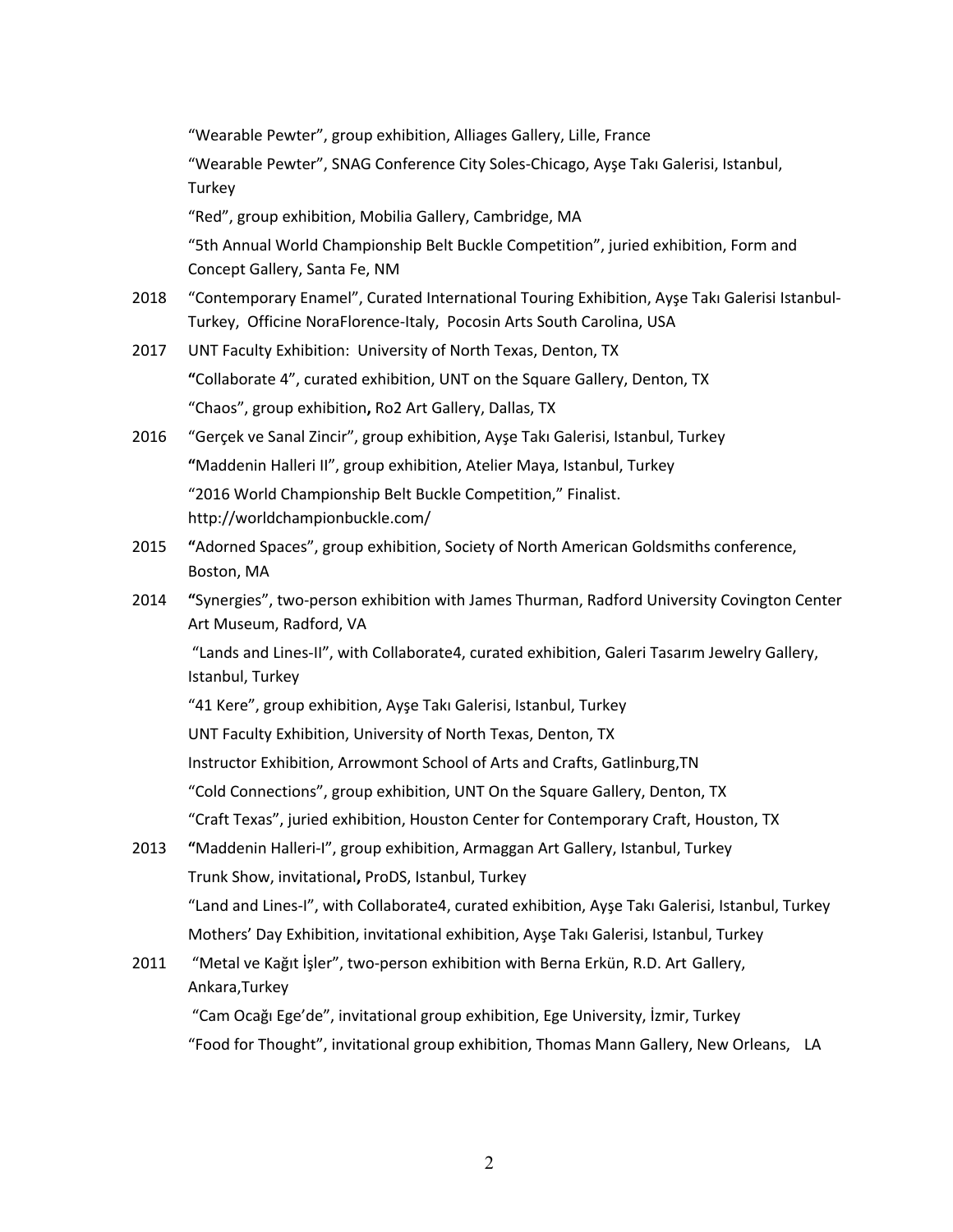2010 "Sokağa Açılan Sanat Pencereleri", invitational group exhibition, Mutlu Sanat Odası, Istanbul, Turkey

"Aşk", invitational exhibition, Galeri Binyıl, Istanbul, Turkey

2009 "Metal ve Renk", solo exhibition, R.D. Art Gallery, Ankara, Turkey "Metal İşler", curated two-person exhibition with Tadashi Koizumi, Mutlu Sanat Odası, Istanbul, Turkey

"Decorative Resurgence", juried exhibition, Rowan University Art Gallery, NJ

- 2008 "Mineli Objeler", solo exhibition, Ayşe Takı Galerisi Istanbul, Turkey
- 2007 "Metal Objeler", solo exhibition, Mutlu Sanat Odası, Istanbul, Turkey
- 2006 "Polished: Three Decades of Metal at the UNT", invitational exhibition, Artspace Fort Worth Gallery, TX

"Golden Opportunity", juried exhibition, Society of North American Goldsmiths Conference, Marx-Saunders Gallery, Chicago, IL and Association for Contemporary Jewelry conference, London, England

2005 "Transparent Metals", MFA Exhibition, Cora Stafford Gallery, Denton, TX

"Water Week Group Exhibition", invitational exhibition, University of North Texas, Denton, TX "On the Verge", student juried exhibition, Society of North American Goldsmiths Conference, Crowne Plaza Cleveland City Centre, Cleveland, OH Voertman Annual Student Art Competition, Denton, TX Union Student Art Competition, Denton, TX

International Student Art Competition, UNT, Denton, TX

2004 **"**Kinne's Jewelers Exhibition", invitational exhibition, Kinne's Jewelry, Gainsville, TX **"**Betty Crocker & Beyond Domestic Accessories Exhibition", juried exhibition, UNT, Denton, TX Union Student Art Competition, UNT, Denton, TX

International Student Art Competition, UNT, Denton, TX

2003 Voertman Annual Student Art Competition, UNT, Denton, TX

#### **CURATORIAL WORK**

- 2018 "UNT Metalsmithing and Jewelry, Lineages" by UNT Faculty and students UNT on the Square Gallery, Denton, TX
- 2018 "Contemporary Enamel" by 25 enamel artists International Touring Exhibition, Ayşe Takı Galerisi Istanbul-Turkey, Officine NoraFlorence-Italy, Pocosin Arts South Carolina, USA
- 2013 **"**I am Iron Man" by Dauvit Alexander Ayşe Takı Galerisi, Istanbul, Turkey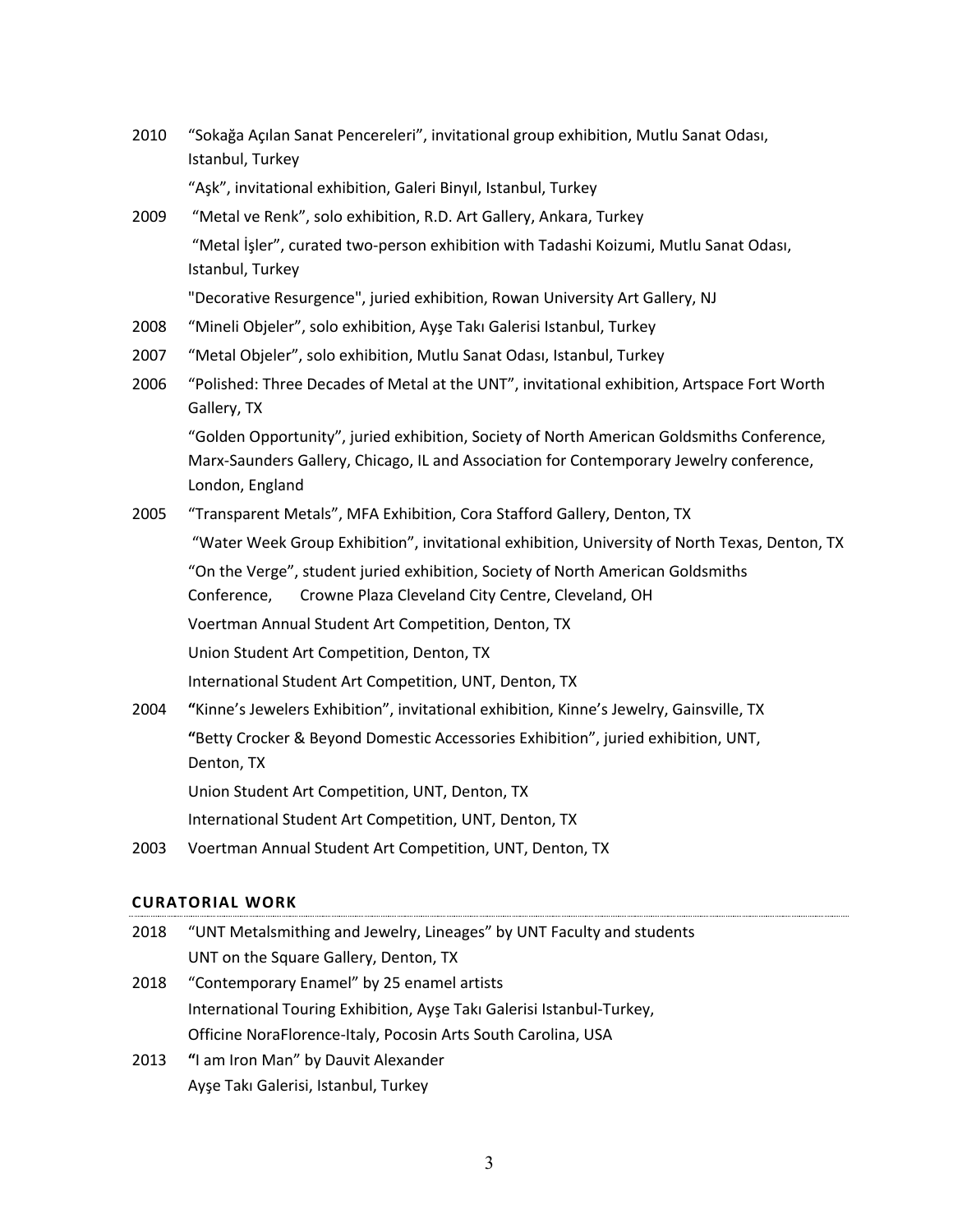2011 **"**New Works" by James Thurman Ayşe Takı Galerisi, Istanbul, Turkey

#### **AUTHORED PUBLICATIONS**

| 2022 Book: "Mine Sanatı ve Teknikleri" (Enameling and Techniques) |  |
|-------------------------------------------------------------------|--|

- 2013 Article: "Traditional Turkish Metalwork: Kazazlık", SNAG News
- 2008 Article: "Mine Sanatı ve Teknikleri" (The Art of Enameling), May issue. Article: "Metal ve Mine Sanatcısı Harlan W. Butt" (Metalsmith and Enamelist Harlan W. Butt), June issue.

#### **PUBLICITY**

| 2018 | Interview: Voyage Dallas Magazine, Dallas, TX                                                                    |
|------|------------------------------------------------------------------------------------------------------------------|
|      | http://voyagedallas.com/interview/check-umut-demirguc-thurmans-artwork/                                          |
| 2016 | Article: Ornament Magazine, by Glen R. Brown, 39:1, pps. 40-45                                                   |
|      | Book: Art Jewelry Today 4. Korinchak, Sandra. Pennsylvania: Schiffer Publishing, Ltd.                            |
| 2015 | Article: FormSante Magazine, by Ayşegül Uyanık Örnekal, July issue, Turkey                                       |
|      | Article: Pozitif Magazine, August, Turkey                                                                        |
| 2013 | Interview: Bast Home magazine, January issue, Turkey                                                             |
| 2012 | Interview: İsmek Haber Bülteni magazine, March issue, Turkey                                                     |
| 2010 | Article: Maison Française magazine, September issue, Turkey                                                      |
|      | Interview: Fokus magazine, January issue, Turkey                                                                 |
| 2009 | Interview: Kariyer magazine, January issue, Turkey                                                               |
|      | Book: "Bangles and Bracelets" by Amanda Doughty, page 83                                                         |
|      | Article: Maison Française magazine, December issue, Turkey                                                       |
|      | Article: Istanbul Life magazine, December issue, Turkey                                                          |
|      | Article: Istanbul Kültür ve Sanat Haritası magazine, December issue, Turkey                                      |
|      | Article: Istanbul Kültür ve Sanat Haritası magazine, March issue, Turkey                                         |
|      | Article: Ankara More magazine, March issue, Turkey                                                               |
| 2008 | DVD-Rom: "Virtual Gallery of Contemporary Fine Metalwork", University of Central England,<br>Birmingham, England |
|      | Article: Maison Française magazine, Turkey                                                                       |
|      | Article: Istanbul Life magazine, Turkey                                                                          |
|      | Article: Istanbul Kültür ve Sanat Haritası, Turkey                                                               |
|      | Article: Radikal newspaper, December 14 <sup>th</sup> , Turkey                                                   |
|      | Article: Milliyet newspaper, December 19 <sup>th</sup> , Turkey                                                  |
|      | Article: Taraf newspaper, December 24 <sup>th</sup> , Turkey                                                     |
| 2007 | TV Interview: "Hayat", Turkmax channel, Turkey                                                                   |
|      | TV Interview: "Gece-Gündüz", NTV channel, Turkey                                                                 |
|      | TV Interview: "Günde sanat", TRT 2 channel, Turkey                                                               |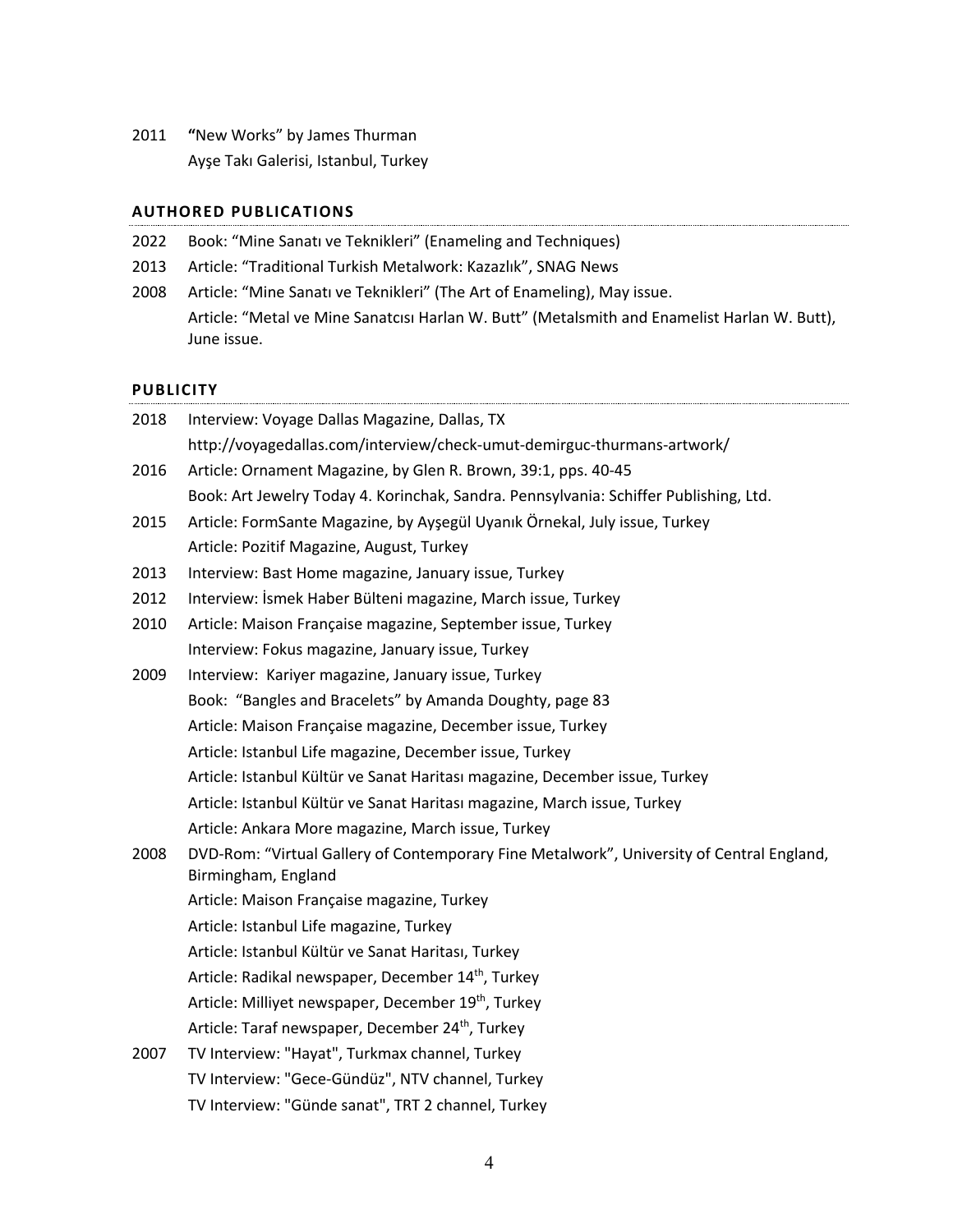Article: Güneş Işığı magazine, Turkey Article: Artist Modern magazine, Turkey Article: Cosmopolitan magazine, Turkey Article: Harper's Bazaar magazine, Turkey Article: Hülya magazine, Turkey

Article: House Beautiful magazine, Turkey

- 2005 Interview: UNT Daily News, Denton, TX
- 2004 Article: Gainesville Daily News, Gainesville, TX
- 2003 Article: March, Crart Monthly Art Magazine, Vol.3, No.19, South Korea

#### **WORKSHOPS**

| Needle Felting, Art Room, Denton, TX                                                 |
|--------------------------------------------------------------------------------------|
|                                                                                      |
| Mini Blacksmithing, Denton Workbench, Denton, TX                                     |
| Turkish Filigree, Denton Workbench, Denton, TX                                       |
| Torch Fired Enameling, Denton Workbench, Denton, TX                                  |
| Needle Felting, Denton Workbench, Denton, TX                                         |
| Advanced Enameling: Plique-a-Jour, The Glass Furnace, Istanbul, Turkey               |
| Advanced Enameling: Champleve, The Glass Furnace, Istanbul, Turkey                   |
| Advanced Enameling: Cloisonne, The Glass Furnace, Istanbul, Turkey                   |
| Turkish Filigree, Denton Workbench, Denton, TX                                       |
| Machine Stitched Baskets, Denton Workbench, Denton, TX                               |
| Advanced Enameling, The Glass Furnace, Istanbul, Turkey                              |
| Turkish Filigree, A Creative Arts Studio, Denton, TX                                 |
| Needle Felting, A Creative Arts Studio, Denton, TX                                   |
| Wet Felting, A Creative Arts Studio, Denton, TX                                      |
| Felted Hat Making, A Creative Arts Studio, Denton, TX                                |
| Enameling, University of Louisiana, Metalsmithing and Jewelry Program, Lafayette, LA |
| Needle Felting, Oil & Cotton, Dallas, TX                                             |
| Machine Stitched Baskets, Oil & Cotton, Dallas, TX                                   |
| Wet Felting, Oil & Cotton, Dallas, TX                                                |
| Advanced Enameling, The Glass Furnace, Istanbul, Turkey                              |
| Basic Metalsmithing, The Glass Furnace, Istanbul, Turkey                             |
| Machine Stitched Baskets, Oil & Cotton, Dallas, TX                                   |
| Needle Felting, Oil & Cotton, Dallas, TX                                             |
| Advanced Enameling, The Glass Furnace, Istanbul, Turkey                              |
| Beginner Enameling, Oil & Cotton, Dallas, TX                                         |
| Advanced Enameling, The Glass Furnace, Istanbul, Turkey                              |
|                                                                                      |

2015 Beginner and Advanced Enameling, The Glass Furnace, Istanbul, Turkey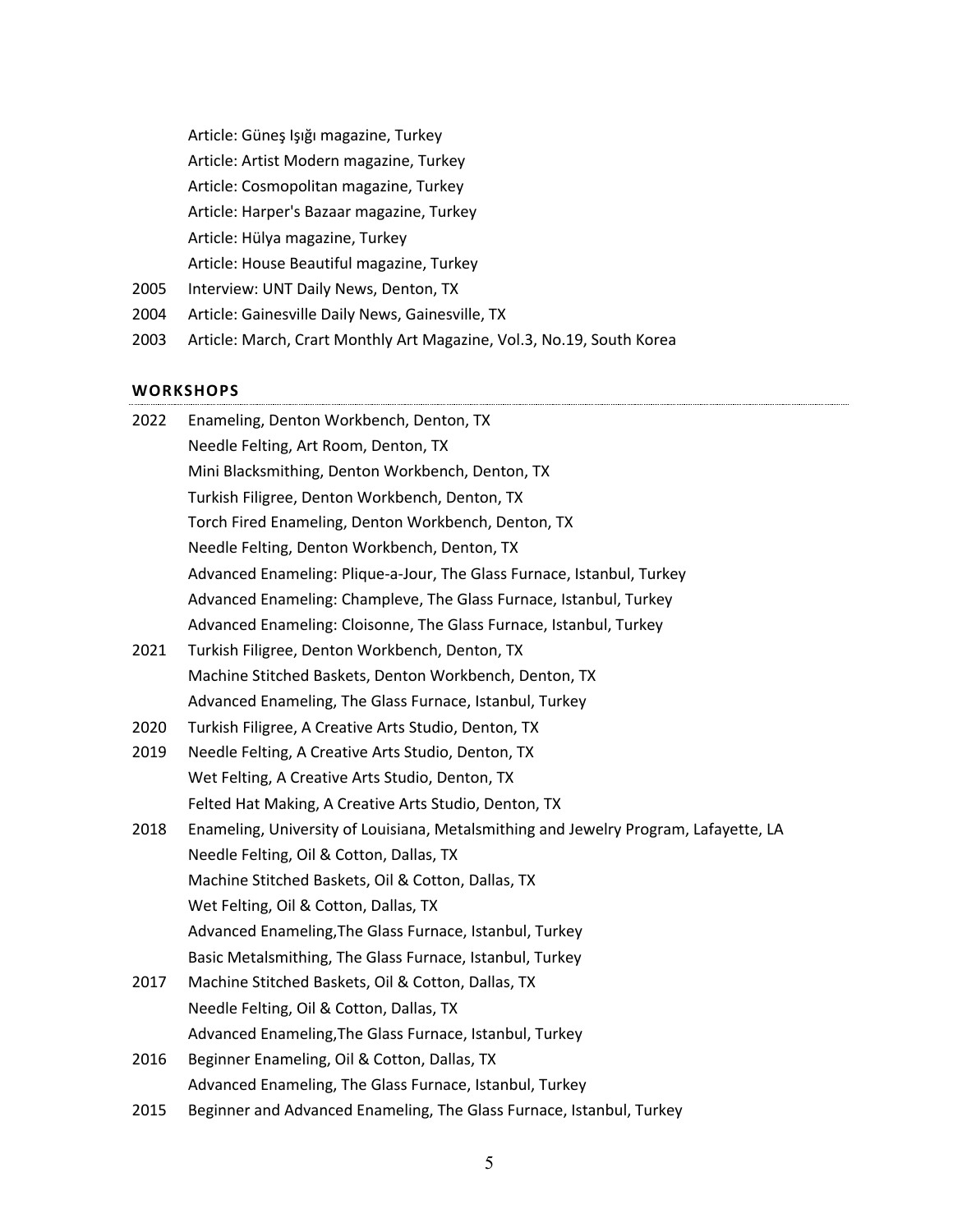Machine Stitched Baskets, Oil & Cotton, Dallas, TX

- 2014 Beginner and Advanced Enameling, The Glass Furnace, Istanbul, Turkey Enameling, Radford University Metalsmithing Program, Radford, VA Beginner and Advanced Enameling, İşlik Kadıköy, Istanbul, Turkey Needle Felting, Oil & Cotton, Dallas, TX Needle Felting, University of North Texas Metals Club, Denton, TX Enameling, Arrowmont School of Arts and Crafts, Gatlinburg, TN
- 2013 Beginner and Advanced Enameling, The Glass Furnace, Istanbul, Turkey Beginner and Advanced Enameling, İşlik Kadıköy, Istanbul, Turkey
- 2012 Beginner and Advanced Enameling, The Glass Furnace, Istanbul, Turkey Basic Metalsmithing, Mahrec Sanatevi, Istanbul, Turkey Beginner and Advanced Enameling, İşlik Kadıköy, Istanbul, Turkey
- 2011 Beginner and Advanced Enameling, The Glass Furnace, Istanbul, Turkey Basic Metalsmithing, Mahrec Sanatevi, Istanbul, Turkey
- 2007 Beginner Enameling, Mersin University, Mersin, Turkey
- 2006 Beginner Enameling, The Glass Furnace, Istanbul, Turkey

## **GUEST LECTURES**

- 2018 University of Louisiana, Lafayette, LA Greater Denton Arts Council, Denton, TX
- 2016 University of North Texas, Denton, TX
- 2014 Radford University, Radford, Virginia
- 2011 University of North Texas, Denton, TX
- 2010 Mimar Sinan Fine Arts University, Istanbul, Turkey
- 2008 Istanbul Technical University, Istanbul, Turkey
- 2007 Mersin University, Mersin, Turkey
- 2006 Middleast Technical University, Ankara, Turkey
- 2006 The Glass Furnace, Istanbul, Turkey

## **AWARDS**

| 2012        | Southeastern Anatolia Project Regional Development Association (GAP) & PAYDA,<br>\$1000: "Design Consultation for Turkish Women's work cooperative", Turkey |
|-------------|-------------------------------------------------------------------------------------------------------------------------------------------------------------|
|             | Crafthaus Project Grant Award (\$400), total of 15 projects, received 3307/6943 votes:<br>"Design Consultation for Turkish Women's work cooperative", USA   |
| <b>DOOF</b> | <b>UNIT Drocident's Honor Doll, Denton, TV</b>                                                                                                              |

2005 UNT President's Honor Roll, Denton, TX Thomas Byrne Student Scholarship, Denton, TX